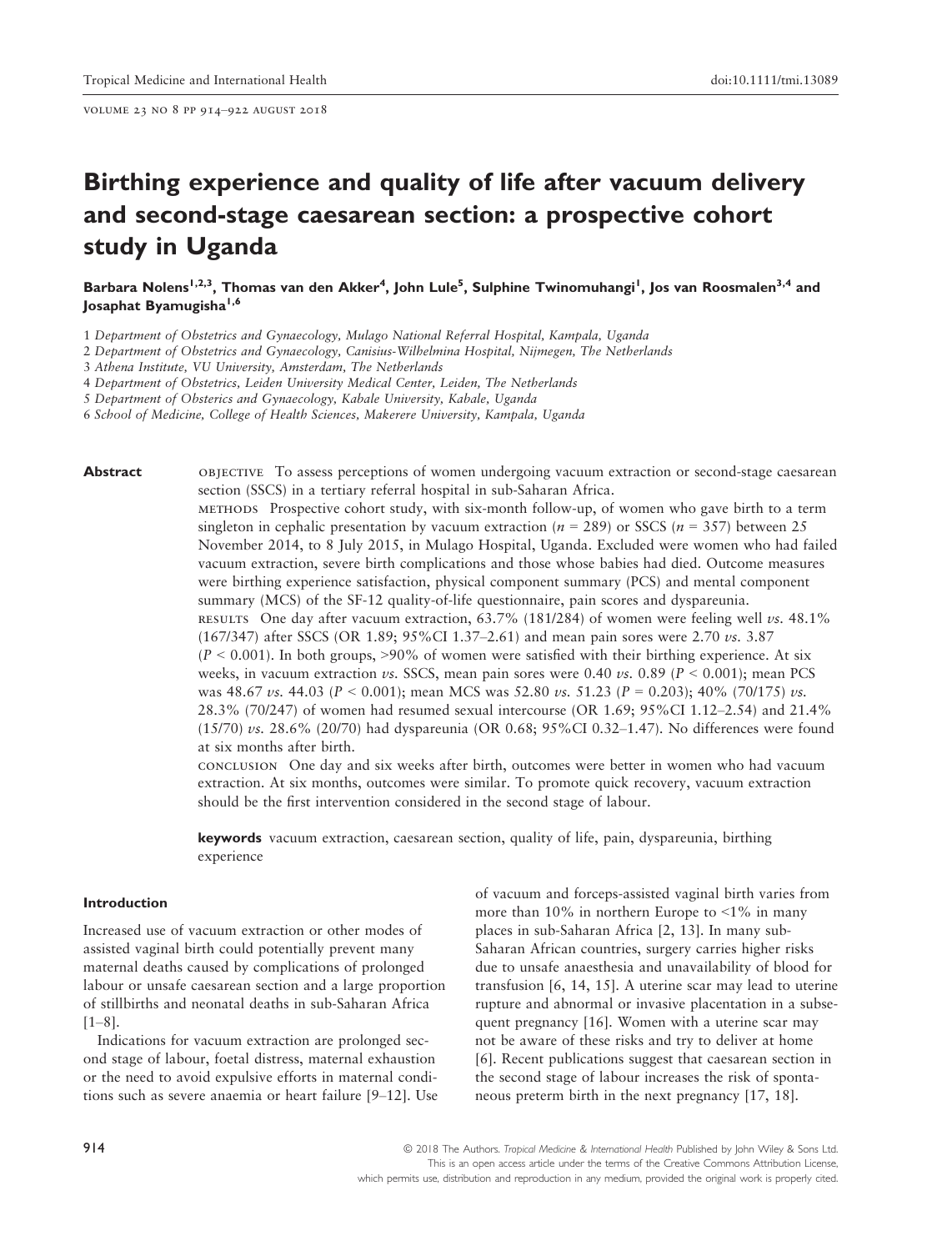Therefore, particularly in these settings, preventing caesarean section is important: this view is supported by WHO and other international reproductive health and maternity care leaders [19–21]. Thus, vacuum extraction, the simplest method of assisted vaginal birth [9], was re-introduced in the main teaching hospital in Uganda in 2012. After re-introduction, clinical maternal and perinatal outcome improved significantly with considerably fewer intrapartum stillbirths and uterine ruptures [3].

In addition to clinical outcomes, birthing experience, pain, ability to work and pain-free sexual intercourse are also very important birth outcomes, particularly from a woman's perspective (and influencing her decision on where to give birth the next time). These outcomes, in women who had assisted vaginal births, have only been studied in high-income settings [22–29].

The aim of this study was to assess how vacuum extraction was experienced by women after its re-introduction in a tertiary referral hospital in sub-Saharan Africa, using women-centred outcomes such as birthing experience satisfaction; pain one day after birth; and quality of life, pain and dyspareunia six weeks and six months after birth. Outcome is compared with outcome after second-stage caesarean section (SSCS), which is another intervention in case of delay or failure to progress in the second stage of labour.

This study was part of a larger study that also investigated clinical maternal and perinatal outcome after vacuum extraction and SSCS [6]. Vacuum extraction (including failed vacuum extraction and subsequent caesarean section) had better maternal outcomes than SSCS and equivalent perinatal outcomes. The odds ratio for severe maternal complications after vacuum extraction vs. SSCS was 0.24 (95% CI 0.07–0.84). The odds ratio for perinatal death was  $0.83$  (95% CI 0.49-1.41).

# Methods

## Participants

This was an observational, prospective cohort study, comparing women-centred outcomes after vacuum extraction and SSCS. The study was conducted in the main labour ward of Mulago National Referral Hospital, Kampala, Uganda. The inclusion period was from  $25<sup>th</sup>$  of November 2014 to  $8<sup>th</sup>$  of July 2015, and women were interviewed one day, six weeks and six months after birth. Included were women who gave birth to a term singleton in cephalic presentation by vacuum extraction or SSCS and who consented to being included. Excluded were women who had a failed vacuum extraction followed by SSCS due to the inability to ascribe outcomes

to either procedure, and women who had severe complications (defined as maternal death, uterine rupture, re-laparotomy, obstetric fistula and eclampsia) or perinatal death that had occurred before the moment of inclusion at one day after birth (Figure 1). Women whose babies had died before six-week or six-month follow-up were excluded from analysis of outcome at that timepoint. Clinical outcome of women and neonates excluded here is described elsewhere [6]. Vacuum extraction was compared to SSCS as the alternative treatment option. Forceps was hardly used in this hospital (fewer than five times during the study period).

# Setting

Mulago Hospital is the national referral and main teaching hospital of Uganda. It is a government hospital with 2700 beds and more than 31 000 births annually, with the capital Kampala and surroundings as catchment area. Maternity services are free of charge. Vacuum extraction was by Kiwi vacuum extractor (Clinical Innovations, South Murray, Utah, US) or Bird and silicone cups with hand and foot pumps. Regional analgesia during labour or assisted vaginal birth was not used. Episiotomy for vacuum extraction was not routinely performed. If performed, local lidocaine infiltration was used, if available. SSCS was by lower abdominal transverse incision (Pfannenstiel, Joel-Cohen or modification) or subumbilical midline incision. SSCS was most often performed under spinal anaesthesia. Post-vacuum analgesia was by paracetamol and NSAIDs. Post-caesarean section analgesia was by pethidine, tramadol, paracetamol and NSAID's, when available. Women were normally discharged at the first day after vacuum extraction or the third day after SSCS.

# Inclusion process

On the first day after birth, women who had given birth by vacuum extraction were identified from the hospital's birth register by a member of the research team. Women who had had a caesarean section were identified from the operating theatre register. To identify those women who had been in the second stage of labour during caesarean section, their medical records were examined. Women who fulfilled the inclusion criteria were asked to participate in the study on the first day after birth. After obtaining written informed consent, the woman was interviewed by a trained research assistant in either English or Luganda, which are the most commonly spoken languages in Kampala. Baseline characteristics were extracted from the medical records.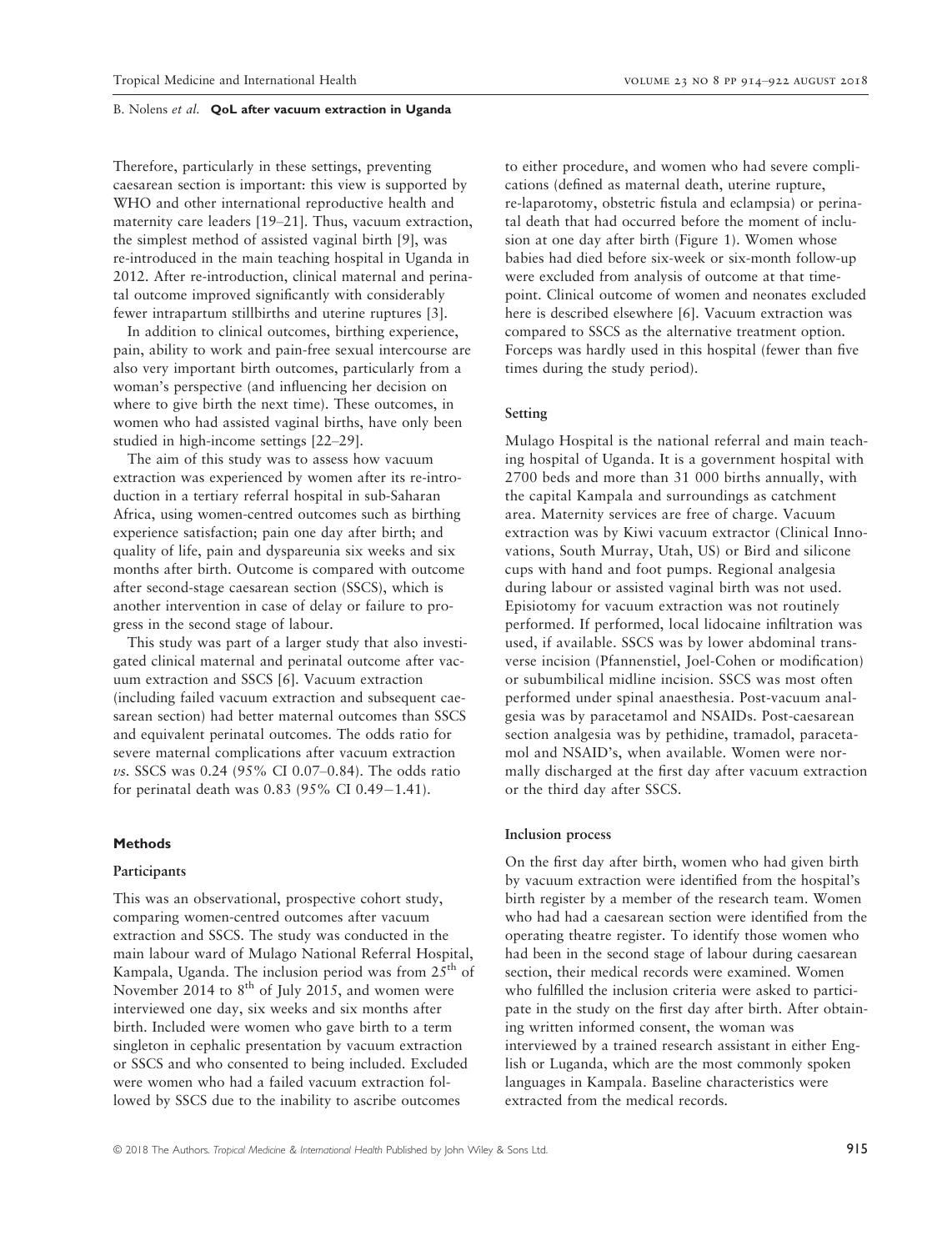

**Figure 1** Inclusion process. CS, caesarean section; IUFD, intrauterine foetal death. <sup>a</sup>More than one exclusion criterion could apply;  $b_{\text{Runtured}}$  is until a time time of relaxations (2), estimately (5), supposed that (5 Ruptured uterus and relaparotomy (2), eclampsia (2); "Maternal death (5), ruptured uterus (13: 5 on admission, 8 in waiting time for CS), relaparotomy (5), eclampsia (4), obstetric fistula (4); <sup>d</sup>IUFD on admission (10), IUFD in waiting time or during vacuum extraction (3), neonatal death on day one (15); "IUFD on admission (15), IUFD in waiting time or during CS (18), neonatal death on day one (19).

#### Birthing experience interview

The birthing experience assessment consisted of a short interview, based on four questions, each with four fixed response options. Questions addressed how women had experienced giving birth (Appendix S1). A numeric pain rating scale (NPRS, scale 0–10) was filled [30].

#### Follow-up

Postnatal consultations took place six weeks and six months after birth. During these visits, women were interviewed using structured questionnaires (Appendix S2). The questionnaires consisted of the  $SF-12v1$  questions, pain scores (NPRS 0–10) and a question concerning dyspareunia [30–32]. Women who missed postnatal consultations were interviewed over the phone, using the same questionnaire, from which SF-12 questions were excluded. Therefore, groups with analysis of SF12-questions are smaller.

# SF-12 questionnaire

The Short Form 12 (SF-12) questionnaire contains 12 items and is based on the original SF-36 Health Survey [30, 31]. It is a norm-based generic measure to assess health-related quality of life, widely used and psychometrically robust [31]. SF-12 measures general physical and mental health status and is not specific for age, disease or health condition. It assesses eight physical and mental health dimensions: physical functioning, role limitations due to physical health problems, bodily pain, general health, vitality, social functioning, role limitations due to emotional health problems and mental health. From these eight dimensions, a physical component summary (PCS) and mental component summary (MCS) are calculated. The tool is designed such that mean PCS and MCS (in the US population) are 50 with a standard deviation (SD) of 10. High scores indicate better subjective health functioning (PCS) and emotional well-being (MCS). The SF-12 questionnaire is used worldwide and has been translated in more than 100 languages [31, 33].

#### Outcome measures

Outcome measures were birthing experience satisfaction (based on the answers from the interview at the first day after birth), quality of life (mean PCS and MCS scores from the SF-12 questionnaire and answers per question at six weeks and six months after birth); pain during the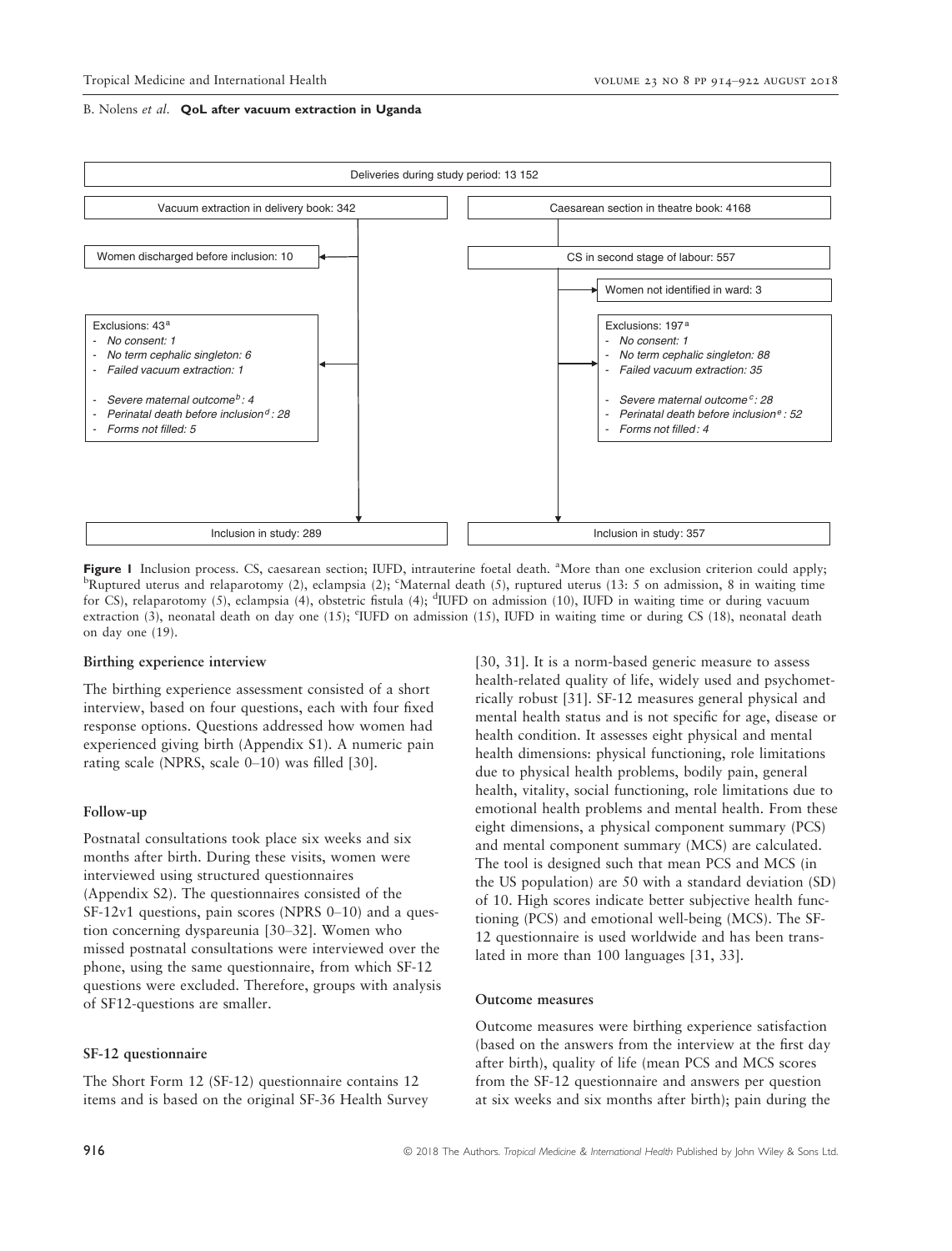procedure and at one day, six weeks and six months after birth (using mean and stratified pain scores; 0: no pain; 1–4: mild pain; 5–7: moderate pain; 8–10: severe pain); percentage of women who reported they had resumed sexual intercourse at six weeks and six months, and percentage of women with dyspareunia at these timepoints.

# Analysis

Baseline characteristics are reported in counts and percentages with P-values comparing vacuum extraction to SSCS. Outcome parameters are reported as means with standard deviations (SD) and P-values or counts with percentages and odds ratios (OR) with 95% confidence intervals (CI). P-values were calculated with two-sided Chi2 (or two-sided Fisher's exact test where total events were <10). Differences in means between groups were calculated using independent t-tests. Data were entered in Microsoft Excel, and SPSS version 24 was used for data analysis.

# Sample size

A convenience sample was used, as this study was part of a larger study including clinical outcome after vacuum extraction and SSCS [6]. The sample size for that study was based on expected differences in perinatal deaths per mode of delivery.

#### Handling of missing data

Percentages were calculated by dividing the number of women with a certain characteristic or outcome parameter by the number of women with a valid response for that characteristic or outcome parameter at each timepoint. Therefore, the denominator in the fractions may differ slightly per characteristic or outcome parameter. In the tables, the total number of participating women and the number of women with a valid response per characteristic or outcome parameter are shown. The number of women with missing data can be calculated by subtracting the number with valid responses from the total number.

Analysis was performed for included women at one day, six weeks and six months after birth. Groups were not exactly the same at six weeks and six months. Some women came for either the six-week or the six-month consultation, but not for both.

#### Ethical clearance

Ethical permission to conduct this study was obtained from the Mulago Hospital Research and Ethics

Committee (refnr: MREC 489) and the Uganda National Council for Science and Technology (refnr: HS1752).

#### Results

During the study period, 289 women were enrolled after vacuum extraction and 357 women after SSCS (Figure 1). More women who had given birth by vacuum extraction were nulliparous or had their babies admitted to the neonatology unit, but these findings did not reach statistical significance (Table 1).

After six weeks, losses to follow-up were 29.8% (86/ 289) for vacuum extraction and 23.2% (83/357) for SSCS. Thirteen women who had given birth by vacuum extraction, and ten women who had had SSCS were excluded because their babies had died in the time elapsed between one day and six weeks postpartum. One woman who had had vacuum extraction was excluded because her baby was found to have a serious congenital syndrome and died after five months. After six months, losses to follow-up were 31.5% (91/289) for vacuum extraction and 28.3% (101/357) for SSCS. In both groups, one woman was excluded because the baby had died.

#### Birthing experience

One day after birth, women were feeling significantly better if they had given birth by vacuum extraction than by SSCS (Table 2). After either intervention, more than 90% of women were satisfied with their birthing experience, although more than 50% had been very concerned about their baby. Compared to SSCS, more women reportedly had been 'very scared' during vacuum extraction (Table 2).

# Pain

Women experienced more pain during vacuum extraction than during SSCS, but they reported less pain in the first 24 hours after birth (Table 3). One day after vacuum extraction 91.6% (263/287) of women had no pain or mild pain (NPRS 0–4), vs. 62.6% (223/356) after SSCS (OR 6.54; 95%CI 4.09–10.46). Women experienced more pain at one day after subumbilical midline incision than lower transverse incision: mean pain score  $4.41$  vs. 3.78 ( $P = 0.038$ ). Perineal status (intact, episiotomy, tear) had no influence on pain scores during the procedure, or one day after birth in women who delivered vaginally.

At six weeks after birth, women who had given birth by vacuum extraction had lower mean pain scores than women who had given birth by SSCS (Table 3). At sixweek follow-up, no pain (NPRS 0) was reported by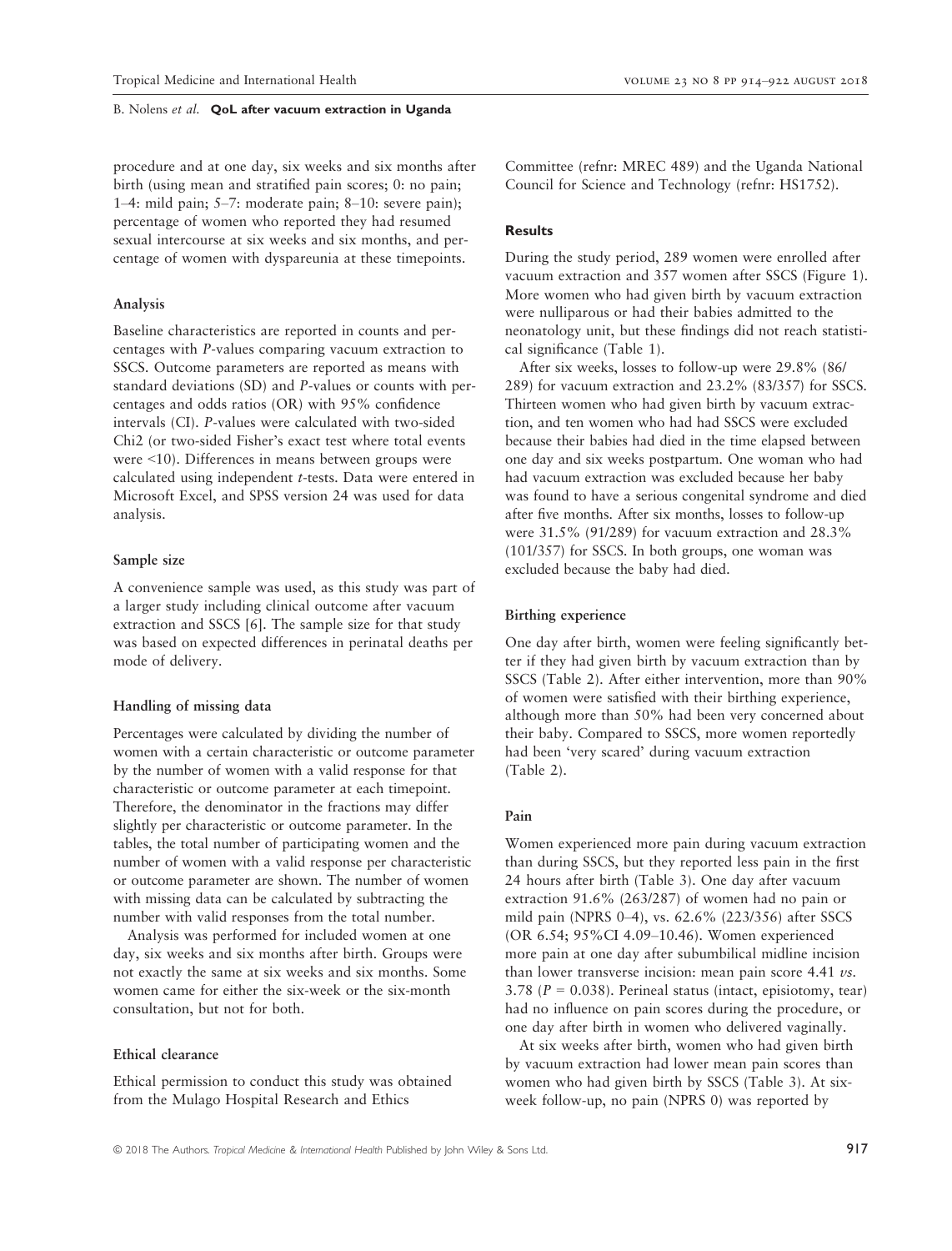#### Table 1 Baseline characteristics

|                                               | Vacuum extraction (289) |               | SSCS (357) |               |            |
|-----------------------------------------------|-------------------------|---------------|------------|---------------|------------|
|                                               | $n/N^*$                 | $\frac{0}{0}$ | $n/N^*$    | $\frac{0}{0}$ | $P$ -value |
| Pre-labour characteristics                    |                         |               |            |               |            |
| Nulliparous                                   | 156/283                 | 55.1          | 173/357    | 48.5          | 0.094      |
| Maternal age $<$ 20 years                     | 65/284                  | 22.9          | 74/356     | 20.8          | 0.522      |
| Mean age                                      | 23.5 (284)              | SD 5.21       | 24.0 (356) | SD 5.21       | 0.191      |
| Education $\leq 6$ years                      | 64/284                  | 22.5          | 89/352     | 25.3          | 0.420      |
| Formally employed                             | 111/284                 | 39.1          | 154/352    | 43.8          | 0.235      |
| HIV-positive                                  | 28/240                  | 11.7          | 28/309     | 9.1           | 0.317      |
| Labour and postpartum characteristics         |                         |               |            |               |            |
| More than three hours in second stage         | 78/287                  | 27.2          | 118/357    | 33.1          | 0.107      |
| 5-min Apgar score below seven                 | 18/286                  | 6.3           | 21/354     | 5.9           | 0.849      |
| Baby in neonatology unit at time of interview | 59/289                  | 20.4          | 53/357     | 14.8          | 0.063      |
| Perineal status                               |                         |               |            |               |            |
| Perineal status known                         | 262/289                 | 90.7          | <b>NA</b>  | <b>NA</b>     | <b>NA</b>  |
| Intact                                        | 89/262                  | 34.0          | <b>NA</b>  | NA            | NA         |
| Episiotomy                                    | 94/262                  | 35.9          | <b>NA</b>  | NA            | NA         |
| 1st or 2nd degree tear                        | 78/262                  | 29.8          | NA         | NA            | NA         |
| 3rd degree tear                               | 2/262                   | 0.8           | <b>NA</b>  | NA            | NA         |
| Incision at SSCS                              |                         |               |            |               |            |
| Incision at SSCS known                        | <b>NA</b>               | NA            | 345/357    | 96.7          | NA         |
| Pfannenstiel                                  | <b>NA</b>               | NA            | 308/345    | 89.3          | NA         |
| Midline                                       | NA                      | NA            | 37/345     | 10.7          | NA         |
| Anaesthesia at CS                             |                         |               |            |               |            |
| Anaesthesia at SSCS known                     | <b>NA</b>               | NA            | 349/357    | 97.8          | NA         |
| Spinal                                        | NA                      | NA            | 340/349    | 97.4          | NA         |
| General                                       | NA                      | NA            | 9/349      | 2.6           | NA         |
| Exclusive breastfeeding at six weeks          |                         |               |            |               |            |
| Kind of feeding known                         | 186/189                 | 98.4          | 256/264    | 97.0          | 0.325      |
| <b>Exclusive breastfeeding</b>                | 166/186                 | 89.2          | 231/256    | 90.2          | 0.735      |

SSCS, second-stage caesarean section; SD, standard deviation; NA, not applicable.

 $*$ In  $n/N$ ,  $n$  is the number of women with this characteristic and N is the number of women with known data for this variable.

76.2% (144/189) of women after vacuum extraction, compared to 55.5% (146/264) after SSCS (OR 2.56; 95%CI 1.70–3.88). Of women who had given birth by vacuum extraction, 3.4% (4/119) had had 'severe' or 'very severe' pain in the four weeks prior to the followup visit, vs. 17.1% (21/123) after SSCS (OR 0.17; 95% CI 0.06–0.51) and for  $50.0\%$  (56/112) vs. 73.6% (89/ 121) pain had interfered with daily activities ('normal work, including both work outside the home and housework')(OR 0.36; 95%CI 0.21–0.62) (Appendix S3).

Six months after birth, there was no significant difference in pain scores between both groups. Mean pain scores were 0.28 and 0.27 after vacuum extraction and SSCS, respectively (Table 3). After vacuum extraction, 89.2% (165/185) of women reported no pain at all  $\nu$ s. 85.2% (208/244) after SSCS. In 8.8% (10/113) of women after vacuum extraction, pain had interfered 'moderately' to 'extremely' with daily activities in the four weeks prior to the consultation,  $\nu$ s. 10.6% (11/104) in women after SSCS (difference not statistically significant).

#### Quality of life

During the six-week follow-up visit, the SF-12 questionnaire was completed by 112 women after vacuum extraction and 121 women after SSCS. At the six-month follow-up visit, the questionnaire was completed by 113 and 104 women, respectively.

Six weeks after birth the physical component summary (PCS), measured with the SF-12 questionnaire, was better after vacuum extraction than after SSCS (Table 4). The mental component summary (MCS) was comparably good. After six months, PCS and MCS had improved and were comparable between both groups.

At six weeks, all 12 questions of the SF-12 questionnaire had better scores after vacuum extraction, seven of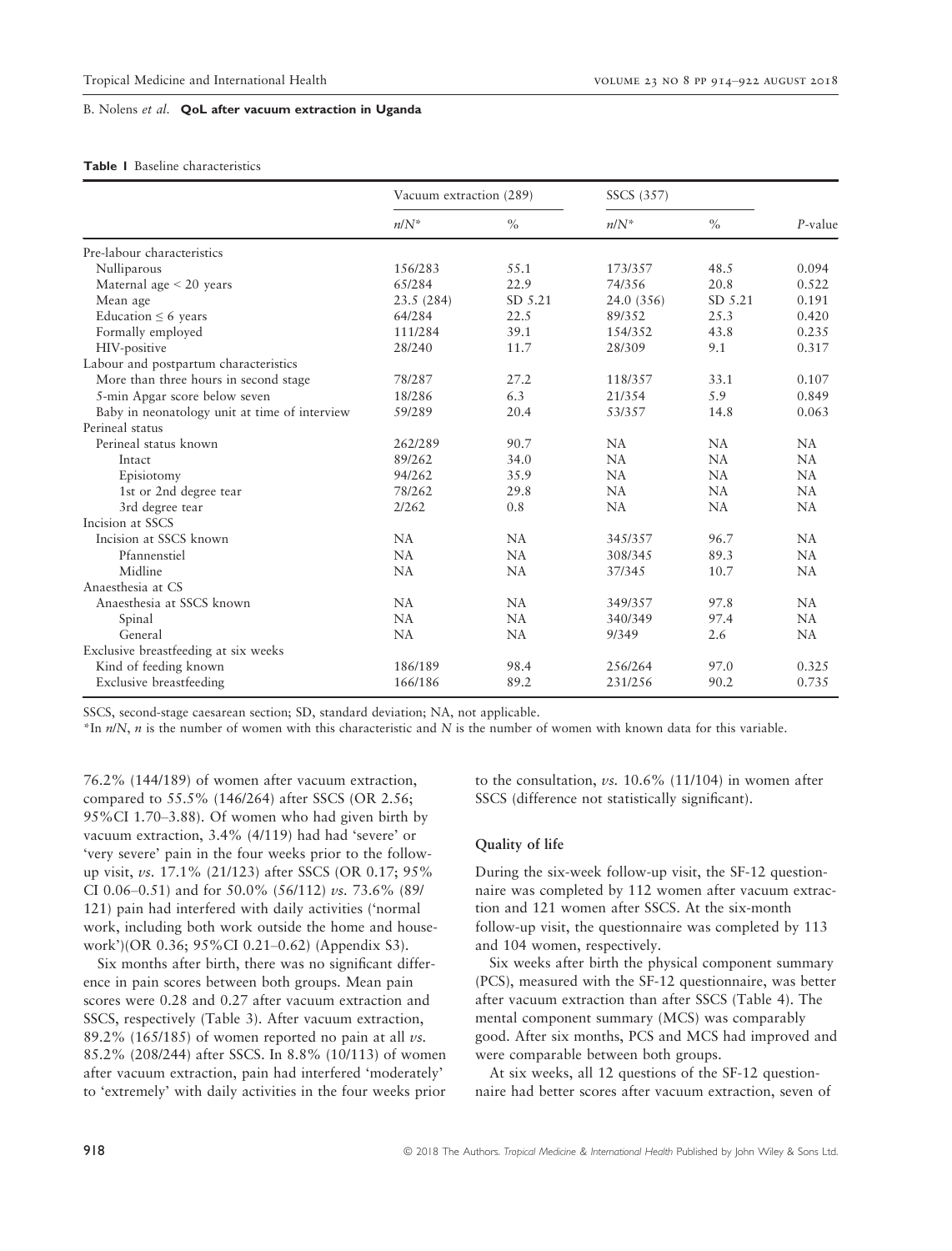#### Table 2 Birthing experience

| Are you/were you          | Vacuum extraction (289) |               | SSCS (357) |               |      |               |
|---------------------------|-------------------------|---------------|------------|---------------|------|---------------|
|                           | $n/N^*$                 | $\frac{0}{0}$ | $n/N^*$    | $\frac{0}{0}$ | OR.  | 95%CI         |
| Feeling well <sup>†</sup> | 181/284                 | 63.7          | 167/347    | 48.1          | 1.89 | $1.37 - 2.61$ |
| Satisfied about birtht    | 257/282                 | 91.1          | 332/355    | 93.5          | 0.71 | $0.40 - 1.28$ |
| Very scared during birth§ | 46/287                  | 16.0          | 25/357     | 7.0           | 2.54 | $1,52-4,24$   |
| Very concerned about baby | 169/287                 | 58.9          | 185/357    | 51.8          | 1.33 | $0.97 - 1.82$ |

SSCS, second-stage caesarean section; OR, odds ratio; CI, confidence interval.

 $*$ In  $n/N$ , *n* is the number of women with this characteristic and N is the number of valid responses for this variable.

†'very good' or 'normal'.

‡'very much' or 'yes'.

§'very scared' or 'afraid of dying'.

¶'very concerned' or 'afraid the baby would die' (Answers from questionnaire, Appendix S1).

#### Table 3 Pain scores

|                          | Mean             | SD    | Mean             | SD.   | $P$ -value |
|--------------------------|------------------|-------|------------------|-------|------------|
| One day after birth      | Vacuum $(289)^*$ |       | SSCS $(357)^{*}$ |       |            |
| Pain during intervention | $5.35(287)$ †    | 3.792 | $0.35(357)$ †    | 0.932 | < 0.001    |
| Pain first 24 hours      | $2.70(287)$ †    | 1.336 | $3.87(356)$ †    | 1.753 | < 0.001    |
| Six weeks after birth    | Vacuum $(189)^*$ |       | SSCS $(264)^*$   |       |            |
| Pain abdominal/vaginal   | $0.40(189)$ †    | 0.836 | $0.89(262)$ †    | 1.205 | < 0.001    |
| Six months after birth   | Vacuum $(186)^*$ |       | SSCS $(245)^*$   |       |            |
| Pain abdominal/vaginal   | $0.28(185)$ †    | 1.055 | $0.27(244)$ †    | 0.721 | 0.952      |

SD, standard deviation; SSCS, second-stage caesarean section.

\*Number of women that was interviewed per timepoint.

†Number of valid responses.

#### Table 4 Quality of life

|                                               | Mean SD |                         | Mean SD           |      | P-value |
|-----------------------------------------------|---------|-------------------------|-------------------|------|---------|
| Six weeks after birth Vacuum (112) SSCS (121) |         |                         |                   |      |         |
| <b>PCS</b>                                    |         | 48.67 7.31 44.03 9.146  |                   |      | < 0.001 |
| <b>MCS</b>                                    |         | 52.80 8.943 51.23 9.782 |                   |      | 0.203   |
| Six months after birth Vacuum (113)           |         |                         | <b>SSCS</b> (104) |      |         |
| <b>PCS</b>                                    |         | 52.42 6.52 52.43 6.33   |                   |      | 0.993   |
| <b>MCS</b>                                    |         | 54.41 7.28              | 52.99             | 8.02 | 0.173   |
|                                               |         |                         |                   |      |         |

SSCS, second-stage caesarean section; SD, Standard deviation; PCS, physical component summary; MCS, mental component summary.

them statistically significant (Appendix S3). Six weeks after vacuum extraction, fewer women reported that they 'accomplished less work than they would like' as a result of their physical health, compared to after SSCS (31/112 (27.8%) vs 57/121 (47.1%), OR 0.43; 95%CI 0.25– 0.74). Similarly, fewer women reported that they 'accomplished less work than they would like' as a result of

emotional problems after vacuum extraction compared to after SSCS (16/112 (14.3%) vs 32/121 (26.4%), OR 0.46; 95%CI 0.24–0.90) (Appendix S3).

#### Dyspareunia

At six weeks follow-up, more women reported to have resumed sexual intercourse after vacuum extraction than after SSCS (Table 5). At six months, almost all women had resumed sexual intercourse in both groups. Dyspareunia decreased over time and was comparably low for the groups at six weeks and six months after birth.

# **Discussion**

# Main findings

This study shows that women-centred outcomes, such as pain scores, quality of life and absence of dyspareunia, were better in the first six weeks postpartum in women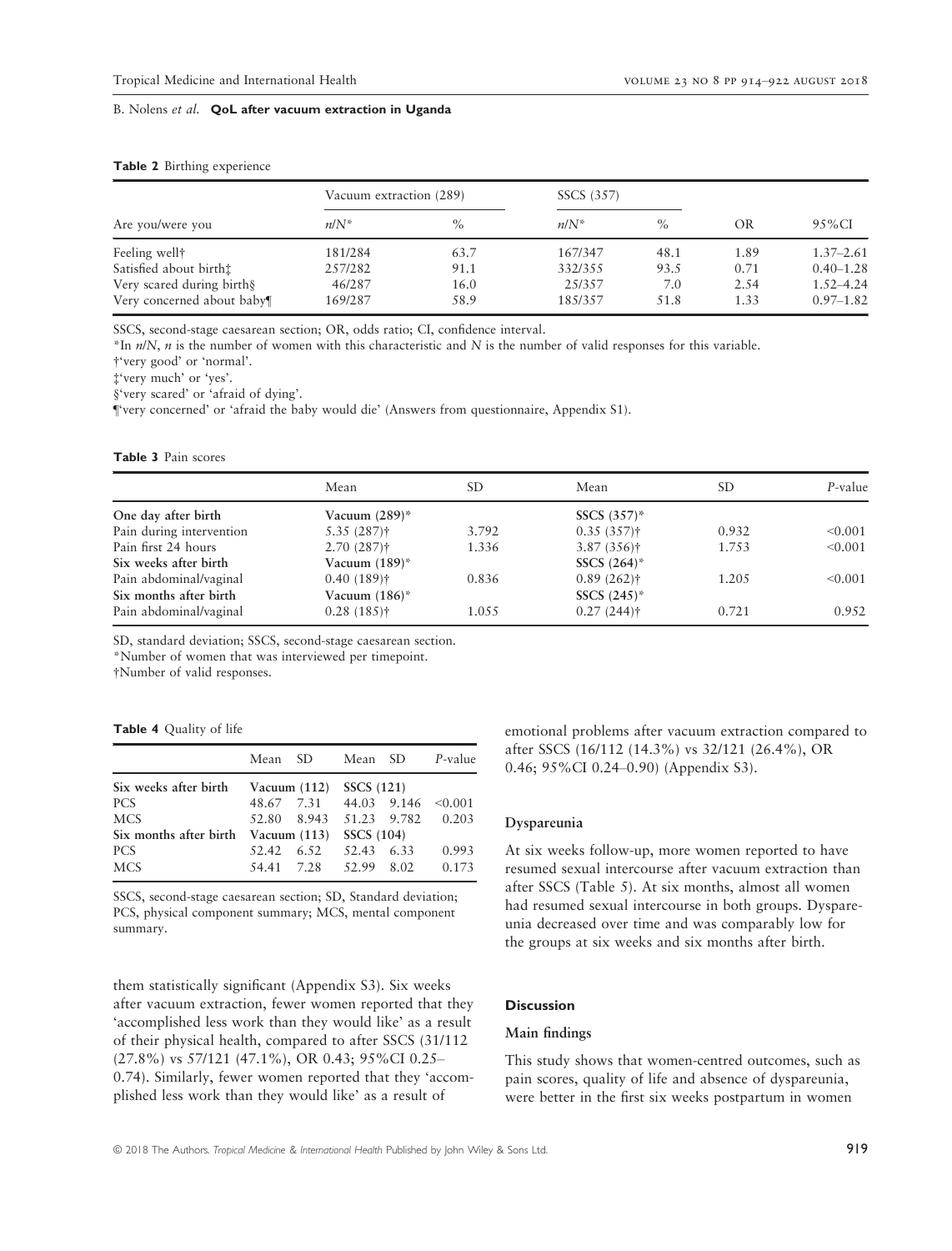# Table 5 Dyspareunia

| P-value                |
|------------------------|
|                        |
| 0.012<br>$1.12 - 2.54$ |
| 0.329<br>$0.32 - 1.47$ |
| 0.687                  |
|                        |
| 0.620<br>$0.51 - 3.10$ |
| $0.83 - 3.90$<br>0.134 |
| 0.637                  |
|                        |

SSCS, second-stage caesarean section; OR, odds ratio; CI, confidence interval.

who had given birth by vacuum extraction than in women who had given birth by SSCS. Six months after birth outcomes were similar. More than ninety per cent of women who had given birth by vacuum extraction were satisfied about their birthing experience.

# Other findings

Similar to women after SSCS, more than half of the women after vacuum extraction reported to have been 'very concerned' about their baby during the intervention. Information about the procedure and its safety for mother and baby to women undergoing vacuum extraction is needed to prevent anxiety and concern. Debriefing after birth might reduce fear in future pregnancies [22].

Understandably, pain scores during vacuum extraction were higher than during SSCS, as spinal or general anaesthesia were used during SSCS. Pain scores during vacuum extraction in our study are comparable to pain scores during spontaneous vaginal delivery reported in the literature [34]. Pain was, however, significantly worse after SSCS at one day and six weeks after birth. The latter was also found in a study in the USA, where, in the first two months after birth 68% of women experienced significant pain after instrumental vaginal delivery and 79% after caesarean section. Six months after birth, these percentages had decreased to 2% after instrumental delivery and 18% after caesarean section [23].

Although mean PCS scores were better after vacuum extraction, we did not find differences in mean MCS scores of the SF-12 quality-of-life questionnaire per mode of birth. These findings were similar in a Norwegian study [24]. In a study from the UK, however, women who gave birth by forceps or unplanned caesarean section had a higher risk of reduced postnatal health and wellbeing (including increased risk of PTSS following forceps birth), while outcomes after vacuum extraction were comparable to those after spontaneous birth [25]. A

study from Sweden reported better quality of life five years after instrumental vaginal birth compared to emergency caesarean section [26].

At six weeks after birth, pain, body weakness and emotional problems interfered significantly less with daily activities after vacuum extraction than SSCS (Appendix S3). This could be of particular importance in a setting where many women are self-employed and do not have a paid maternity leave, while their family is depending on their income.

Reports on dyspareunia after different modes of birth give a wide range of results. In a study from Germany, 13.9% of women had dyspareunia six months after instrumental birth vs. 3.4% after caesarean section [27]. In a study from Australia, 59.5% of women had dyspareunia at six months after vacuum extraction and 40.6% after emergency caesarean section. At 18 months, these percentages were 28.9% and 29.3% in that study [28]. Another study from Australia reported that at 12 months after birth, sexual function had returned to early pregnancy levels, irrespective of mode of birth [29].

#### Strengths and limitations

Strengths of this study are its prospective design and follow-up to six months after birth, use of validated questionnaires and large number of participants. Nearly all eligible women were included, preventing selection bias (Figure 1). Follow-up at one day, six weeks and six months prevented recall bias. This study is the only study known to us about this subject in sub-Saharan Africa and the only study performed just after the reintroduction of vacuum extraction in a maternity care service.

Limitations of the study were its observational design, which may have introduced bias. However, not statistically different, nulliparity or having a baby in the neonatology unit were somewhat more frequent in the vacuum extraction group and this may have introduced bias. But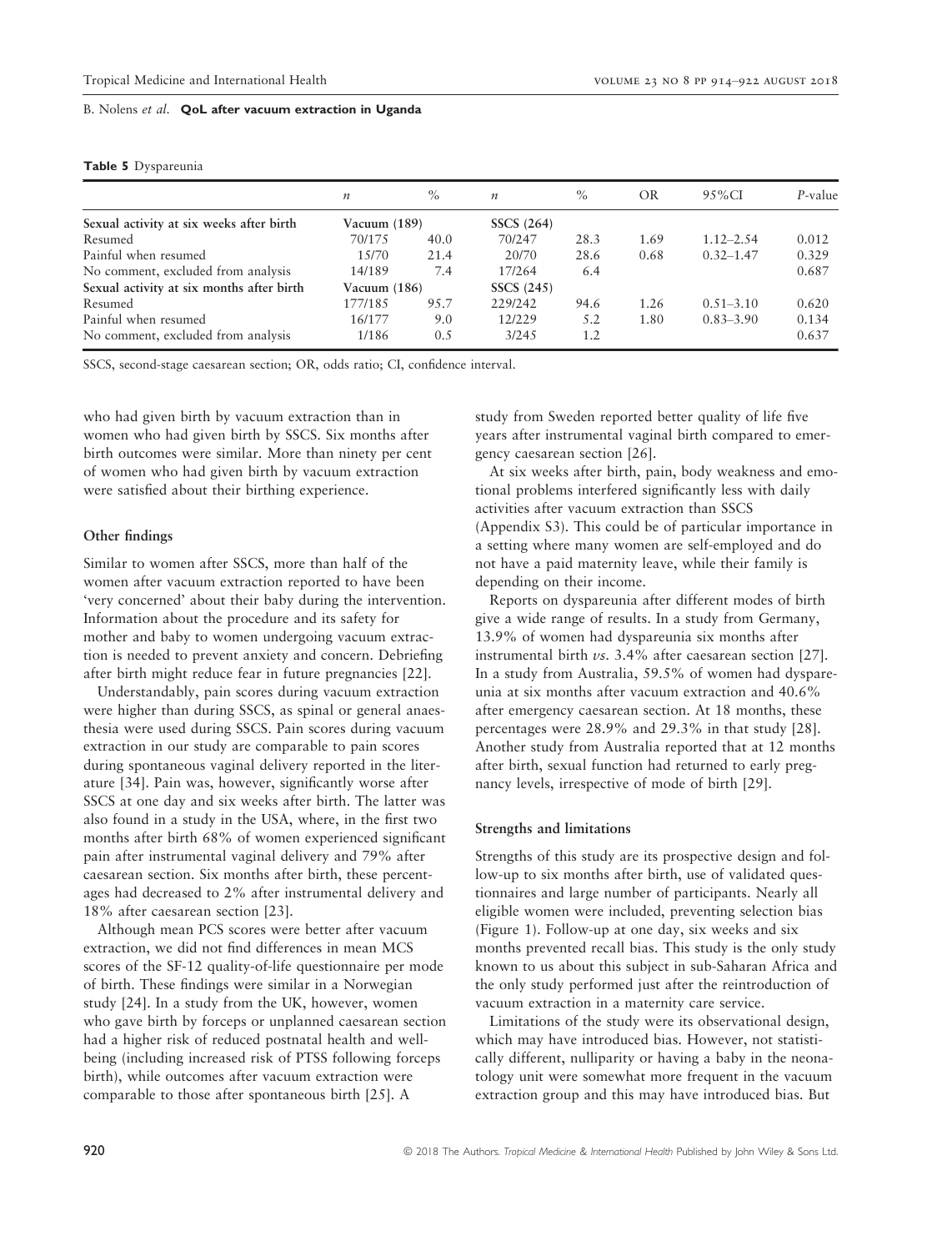the absence of this bias would probably have resulted in even larger differences in favour of vacuum extraction. Excluding women with a baby in the neonatology unit at the time of birthing experience interview did not have an effect on the results. Losses to follow-up may have caused bias but these were comparable between both groups and comparable to losses to follow-up in other settings [22, 24, 26–29]. Recruitment from a single hospital compromises generalisability, but the situation in many resource-constrained high-volume hospitals in sub-Saharan Africa is likely to be similar.

#### Interpretation and implications

This study is the first study describing how vacuum extraction was experienced by women after its re-introduction in a hospital in sub-Saharan Africa. The major contribution is that it shows that aside from medical reasons to prevent caesarean section, there are several reasons in favour of vacuum extraction instead of caesarean section from the women's point of view. Main reasons are pain, quality of life and ability to perform daily activities in the first six weeks after birth.

# Conclusion

Women-centred outcomes, such as pain scores, quality of life and absence of dyspareunia, were better in the first six weeks postpartum in women who had given birth by vacuum extraction, compared to women who had given birth by SSCS. Six months after birth outcomes were similar. Our findings suggest that women, even if they are not acquainted with the procedure, are satisfied with their birthing experience after vacuum extraction. These findings, in combination with medical reasons, support the use of vacuum extraction as first intervention to be considered in the second stage of labour to prevent complications and promote quick recovery.

#### Acknowledgements

The work was funded by the Otto Kranendonk Foundation of the Netherlands Society of Tropical Medicine and International Health. This foundation had no role (apart from funding) in the present study or the content of the manuscript. BN serves on an advisory committee for the development of a new vacuum extractor product by Clinical Innovations (South Murray, UT, USA). This company had no role in either the present study or the contents of the manuscript.

# References

- 1. Bailit JL, Grobman WA, Rice MM et al. Evaluation of delivery options for second-stage events. Am J Obstet Gynecol 2016: 214: 638. e1-10.
- 2. Bailey PE, van Roosmalen J, Mola G, Evans C, de Bernis L, Dao B. Assisted vaginal delivery in low and middle income countries: an overview. BJOG 2017: 124: 1335–1344.
- 3. Nolens B, Lule J, Namiiro F, van Roosmalen J, Byamugisha J. Audit of a program to increase the use of vacuum extraction in Mulago Hospital, Uganda. BMC Pregnancy Childbirth 2016: 16: 258.
- 4. Ameh CA, Weeks AD. The role of instrumental vaginal delivery in low resource settings. BJOG 2009: 116: 22–25.
- 5. Botman M, Meester RJ, Voorhoeve R et al. The Amsterdam declaration on essential surgical care. World J Surg 2015: 39: 1335–1340.
- 6. Nolens B, Namiiro F, Lule J, Van den Akker T, Van Roosmalen J, Byamugisha J. Prospective cohort study comparing outcome of vacuum extraction and second stage cesarean section in a tertiary referral hospital in Uganda. Int J Gynaecol Obstet 2018: 142: 28–36.
- 7. Goldenberg RL, Griffin JB, Kamath-Rayne BD et al. Clinical interventions to reduce stillbirths in sub-Saharan Africa: a mathematical model to estimate the potential reduction of stillbirths associated with specific obstetric conditions. BJOG 2018: 125: 119–129.
- 8. Pattinson RC, Vannevel V, Barnard D et al. Failure to perform assisted deliveries is resulting in an increased neonatal and maternal morbidity and mortality: an expert opinion. S Afr Med J 2018: 108: 75–78.
- 9. O'Mahony F, Hofmeyr GJ, Menon V. Choice of instruments for assisted vaginal delivery. Cochrane Database Syst Rev 2010: 11: CD005455.
- 10. Green-top guideline no. 26: Operative vaginal delivery. Royal College of Obstetricians and Gynaecologists. 2011. (Available from: [http://www.rcog.org.uk\)](http://www.rcog.org.uk) [28 March 2018]
- 11. ACOG Practice Bulletin No. 154. Operative vaginal delivery. Obstet Gynecol 2015: 126: e56–e65.
- 12. World Health Organization. Integrated Management of Pregnancy and Childbirth: Managing Complications in Pregnancy and Childbirth: A Guide for Midwives and Doctors. WHO: Geneva, 2000.
- 13. Macfarlane AJ, Blondel B, Mohangoo AD et al. Wide differences in mode of delivery within Europe: risk-stratified analyses of aggregated routine data from the Euro-Peristat study. BJOG 2016: 123: 559–568.
- 14. Epiu I, Tindimwebwa JV, Mijumbi C et al. Challenges of anesthesia in low-and middle-income countries: a cross-sectional survey of access to safe obstetric anesthesia in East Africa. Anesth Analg 2017: 124: 290–299.
- 15. Bates I, Chapotera G, McKew S, van den Broek N. Maternal mortality in sub-Saharan Africa: the contribution of ineffective blood transfusion services. BJOG 2008: 115: 1331–1339.